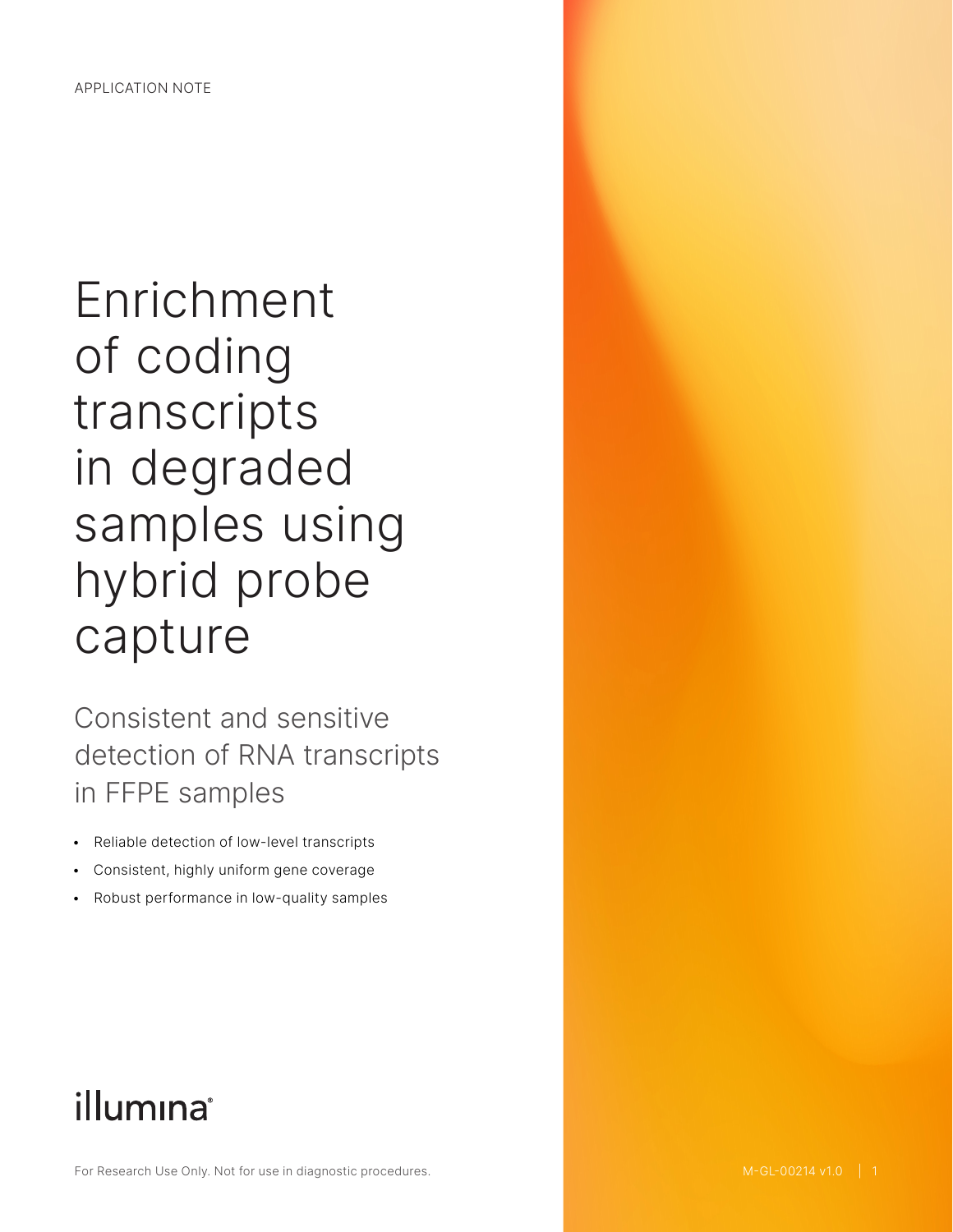# Introduction

RNA transcripts are dynamically expressed and highly informative about the activity and condition of tissues at the cellular level. RNA sequencing (RNA-Seq) with next-generation sequencing (NGS) is a powerful method for profiling and quantifying expressed RNA transcripts. Unlike other technologies, sequencing provides significant advantages in multiplexing and parallel integration when identifying new variants and even gene fusions. However, at times the most interesting samples are damaged, low-quality RNA isolated from challenging, archival, and formalin-fixed, paraffin-embedded (FFPE) tissue. FFPE samples are common in disease research, especially oncology where biopsies taken for histological analysis are later used for genetic studies. These samples can be difficult to process due to the small quantities involved and nucleic acid degradation that commonly results from fixation and storage conditions.[1,](#page-6-0)[2](#page-6-1)

To address this challenge and enable delivery of reproducible results, Illumina offers the Illumina RNA Prep with Enrichment and TruSeq™ RNA Exome library preparation solutions. The Illumina RNA Prep with Enrichment protocol is optimized for use with 10-100 ng of purified total RNA from high-quality samples, or 20-100 ng RNA input from degraded or FFPE (DV<sub>200</sub>  $\geq$  36.5%) samples.<sup>3</sup> Illumina RNA Prep with Enrichment has fewer steps than the well-established TruSeq RNA Exome and it requires roughly 50% less sample preparation time. This technical note highlights the performance of Illumina RNA Prep with Enrichment when working with FFPE samples with DV $_{200}$  from 32% to 66% ([Table 1](#page-1-0)). Comparisons with TruSeq RNA Exome are shown to demonstrate reliability and consistency across both assays.

## Materials and methods

Illumina scientists recommend the use of  $DV_{200}$  as the quality indicator when preparing RNA for RNA-Seq analysis from FFPE samples. An explanation of  $DV_{200}$  and details for easy calculation using the value using the Agilent Bioanalyzer instrument can be found in the technical note, *[Expression Analysis of FFPE Samples](https://www.illumina.com/content/dam/illumina-marketing/documents/products/technotes/technote-expression-analysis-ffpe-samples.pdf)*. [4](#page-6-3) For this technical note, sequencing performance between samples will be discussed based on their respective  $DV_{200}$  scores. Samples analyzed are summarized in [Table 1](#page-1-0).

# <span id="page-1-0"></span>Table 1: FFPE RNA samples analyzed Tissue Sample ID, suppliera  $DV_{200}$  RIN<sup>b</sup> FFPE thyroid 12889, Amsbio 32.0% 2.3 FFPE breast 3468, BioOptions 51.0% 2.2 FFPE breast 3886, BioPartners 58.0% 1.6 FFPE breast 3967, BioPartners 66.0% 1.1

a. Illumina internal sample IDs for unique human biopsy tissues from listed suppliers

b. RNA integrity scores shown for comparison to  $DV_{200}$  values

Illumina RNA Prep with Enrichment (Catalog no. 20040537) with the Illumina Exome Panel (Catalog no. 20020183) and TruSeq RNA Exome (Catalog no. 20020189) assays were carried out following manufacturer protocols[.3](#page-6-2),[5](#page-6-4) A workflow summary for the enrichment protocols is shown in [Figure 1](#page-2-0).

Sequencing was performed on a NovaSeq™ 6000 Sequencing System. Paired-end sequencing runs were performed with  $2 \times 101$  bp reads with a minimum of 25M clusters per sample. Transcript coverage and alignment results were generated using the Illumina RNA-Seq Alignment App v1.1.1 through BaseSpace™ Sequence Hub. Expression analysis results were generated using the DRAGEN™ RNA pipeline v3.7.5 and reported as relative abundance of assayed transcripts in units of transcripts per million (TPM). Sequencing details are summarized in [Table 2](#page-1-1).

#### Table 2: Sequencing parameter summary

<span id="page-1-1"></span>

| Library<br>preparation                                                          | Sequencing                                                                    | Analysis                                                         |
|---------------------------------------------------------------------------------|-------------------------------------------------------------------------------|------------------------------------------------------------------|
| Illumina RNA Prep with<br>Enrichment + Exome<br>Panel<br>or<br>TruSeg RNA Exome | NovaSeg<br>6000 system<br>$2 \times 101$ paired-<br>end reads<br>25M clusters | RNA-Seg Alignment<br>App v1.1.1<br>DRAGEN RNA<br>Pipeline v3.7.5 |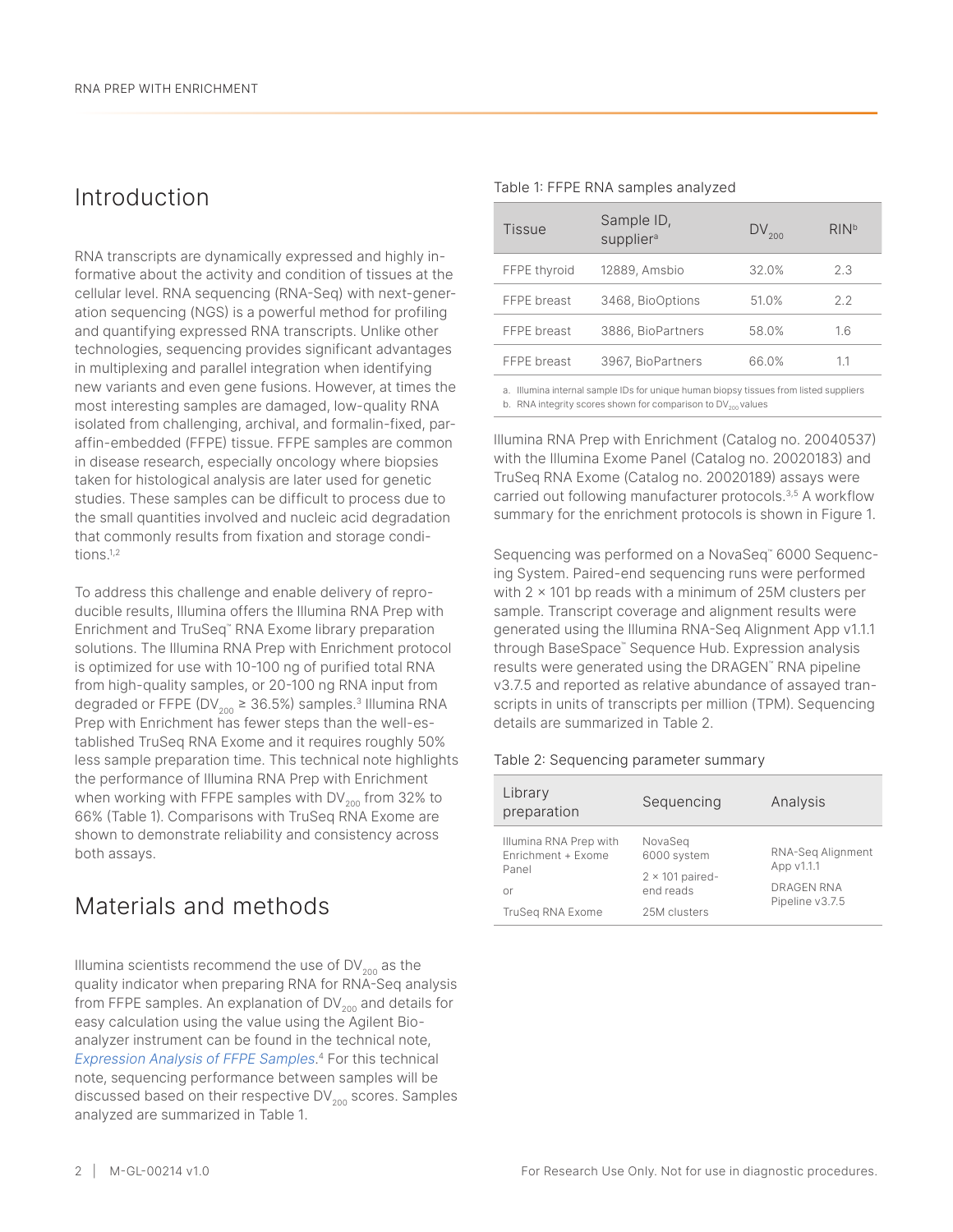#### RNA PREP WITH ENRICHMENT



0 0.2 0.4  $\overline{0}$ 0 10 20 30 40 50 60 70 80 90 100 Normalized position along transcript (5' to 3') Figure 1: TruSeq RNA Exome and Illumina RNA Prep with

<span id="page-2-0"></span>Enrichment workflows—On-Bead Tagmentation and a single, 90 minute hybridization step combine to deliver a faster workflow with fewer steps when Illumina RNA Prep with Enrichment in comparison with TruSeq RNA Exome

# Results

### RNA-Seq coverage and specificity

Illumina RNA Prep with Enrichment uses enrichment bead-linked transposomes optimized for RNA (eBLTL) and expertly designed probes to capture specific sequences with minimal background ([Figure 1](#page-2-0)). The use of probes targeting the entire transcript eliminates the 3′ bias that is common with degraded samples using polyA selection and provides more uniform coverage of full transcripts. To evaluate the coverage performance of the Illumina RNA Prep with Enrichment, four FFPE samples with  $DV_{200}$ values ranging from 32% to 66% were analyzed. Using the minimum recommended 20 ng input, we observed uniform normalized coverage across all transcripts, regardless of sample quality [\(Figure 2\)](#page-2-1).



Read 1

<span id="page-2-1"></span>Figure 2: Highly uniform transcriptome coverage in FFPE samples—Plots demonstrate transcript coverage for the top 1000 most highly expressed genes. The X-axis shows normalized positions 1-100 for transcript lengths. The Y-axis shows normalized coverage, calculated by taking the coverage at each normalized position and dividing by the mean coverage. Perfect coverage would have a normalized coverage value of 1.0.

A challenge with all RNA-Seq focused on coding transcripts is measuring mRNA expression while avoiding noncoding RNA species like ribosomal RNA. Ribosomal RNA makes up most of the RNA content in cells and has the potential to overwhelm sequencing reads. The exome-specific probe designs used with Illumina RNA Prep with Enrichment and TruSeq RNA Exome provide the necessary specificity to achieve a high percent of alignment to coding targets while maintaining a low percentage of ribosomal RNA sequences ([Figure 3\)](#page-3-0). Both assays deliver similar, robust results across FFPE samples with DV $_{200}$  values ranging from 32% to 66% and using RNA input amounts of 20 ng, 50 ng, or 100 ng.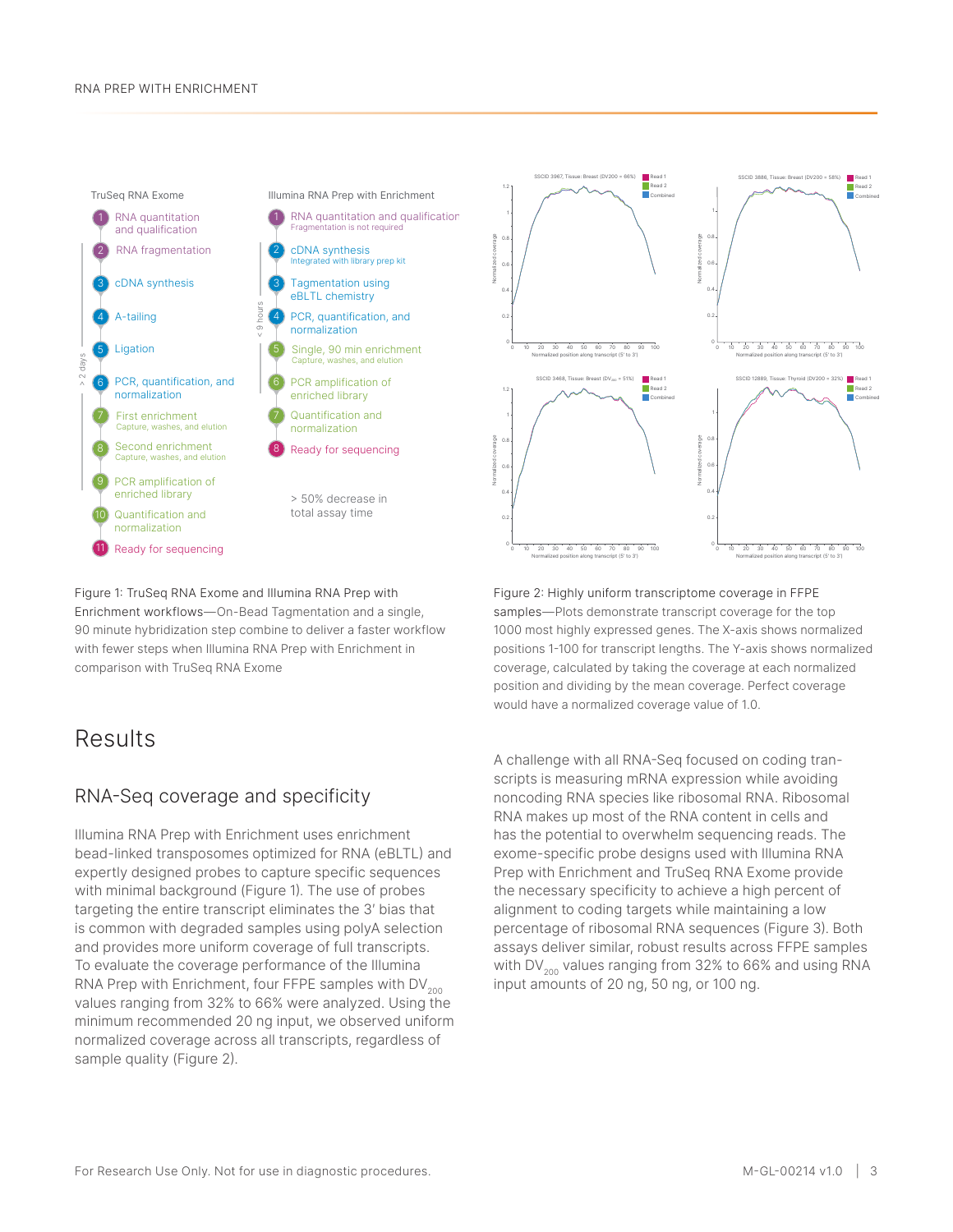#### Gene detection and discovery

Illumina RNA Prep with Enrichment and TruSeq RNA Exome perform well for detection of both known and novel isoforms in degraded samples. Low-level transcripts were reliably detected in FFPE samples with consistent coverage for genes detected at both  $\geq 1 \times$  and  $\geq 10 \times$ . Results were similar at 20 ng, 50 ng, or 100 ng RNA input [\(Figure 4\)](#page-4-0).

Illumina RNA Prep with Enrichment was further assessed for the ability to identify novel and known gene fusions in degraded samples. We were able to identify an *ARMT1- ESR1* fusion in all replicates—three each, at 20 ng, 50 ng, and 100 ng—of the SCID 3967, breast cancer RNA sample (data not shown). Similarly, we detected an *ESR1-CCDC170* fusion in all nine replicates of the SCID 3886, breast cancer RNA sample at 20 ng, 50 ng, and 100 ng (data not shown). These data demonstrate the sensitivity and versatility of Illumina RNA Prep with Enrichment for detection and discovery of transcripts.

#### Quantification of transcripts

Illumina RNA Prep with Enrichment libraries also maintain quantitative information for expressed transcripts when using degraded samples with  $DV_{200}$  values ranging from 32% to 66%. Gene expression values for libraries generated with either 20 ng or 100 ng of RNA input were highly correlated within each sample tested in this study ([Figure 5\)](#page-4-1).

### Samples with  $DV_{200}$  < 36%

Illumina RNA Prep with Enrichment is optimized for RNA-Seq applications in FFPE tissues with quality scores ≥ 36%. In this application note, the data presented for thyroid tissue sample SCID 12889 is usable despite having a DV<sub>200</sub> = 32%, which is modestly below the recommended lowest threshold. However, as RNA quality drops further, users should expect results to become more variable and eventually unusable for some applications.



<span id="page-3-0"></span>library preparation solutions with low ribosomal RNA abundance across FFPE sample quality and input quantity— TruSeq RNA Exome and Illumina RNA Prep with Enrichment solutions successfully enrich a high proportion of targets that align with the exome (% Target RNA) and low background from ribosomal RNA (% Ribosomal RNA). Results were consistent for the tested FFPE samples with DV200 scores ranging from 32% to 66%, and with RNA input of 20 ng, 50 ng, or 100 ng.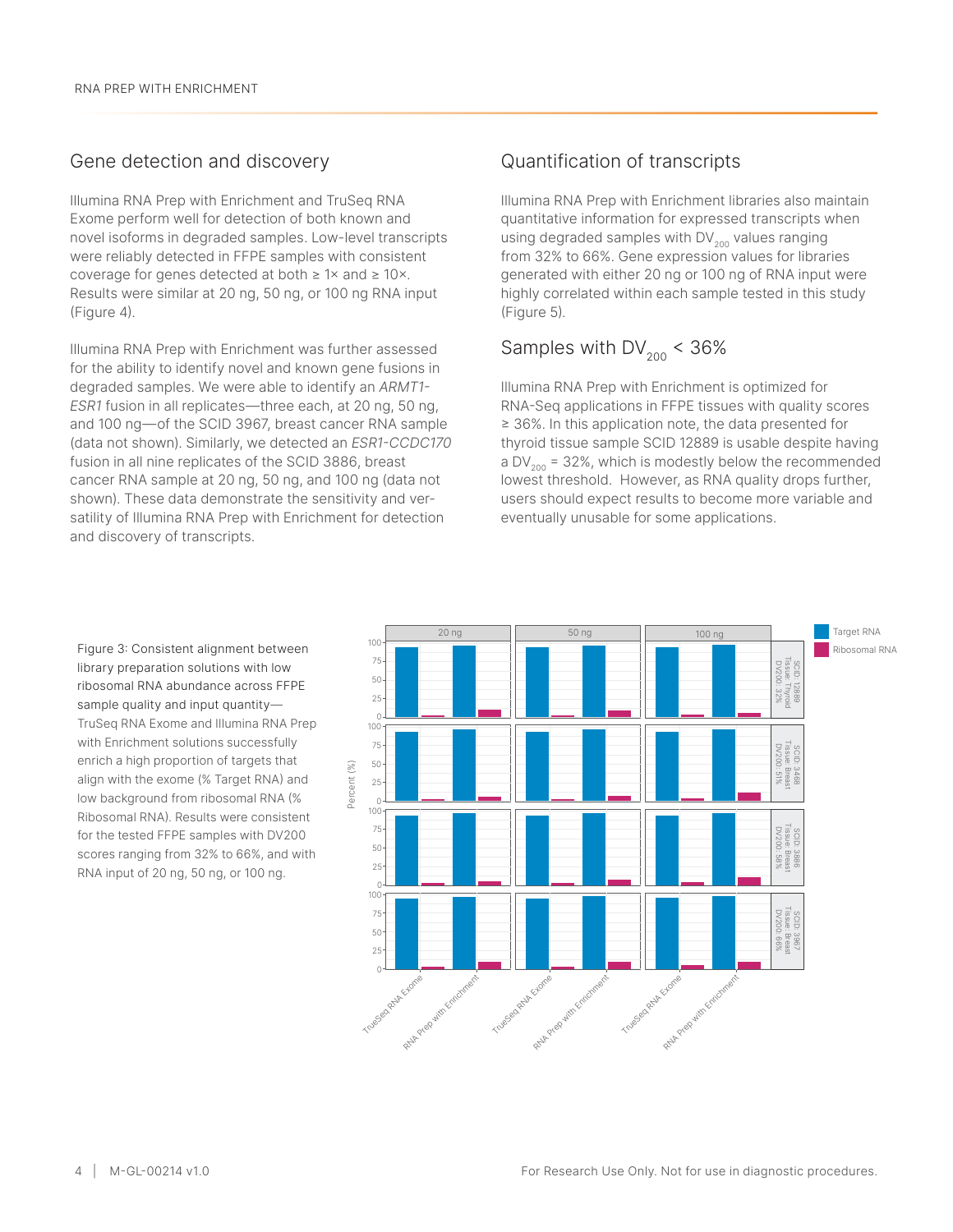<span id="page-4-0"></span>Figure 4: High confidence gene detection with greater gene discovery efficiency— TruSeq RNA Exome and Illumina RNA Prep with Enrichment can detect transcripts, even at low expression levels, in FFPE samples with  $DV_{200}$  scores from 32% to 66%, and RNA input of 20 ng, 50 ng, or 100 ng.

<span id="page-4-1"></span>Figure 5: High concordance in gene expression at 20 ng and 100 ng inputs across varying quality FFPE samples— Gene expression quantification using Illumina RNA Prep with Enrichment is robust in FFPE samples with  $DV_{200}$ scores from 32% to 66%, down to 20 ng of RNA input. Expression data are plotted in units of TPM.  $R^2$  for TPM values is very high when FFPE samples are sequenced with either 20 ng or 100 ng of RNA input.

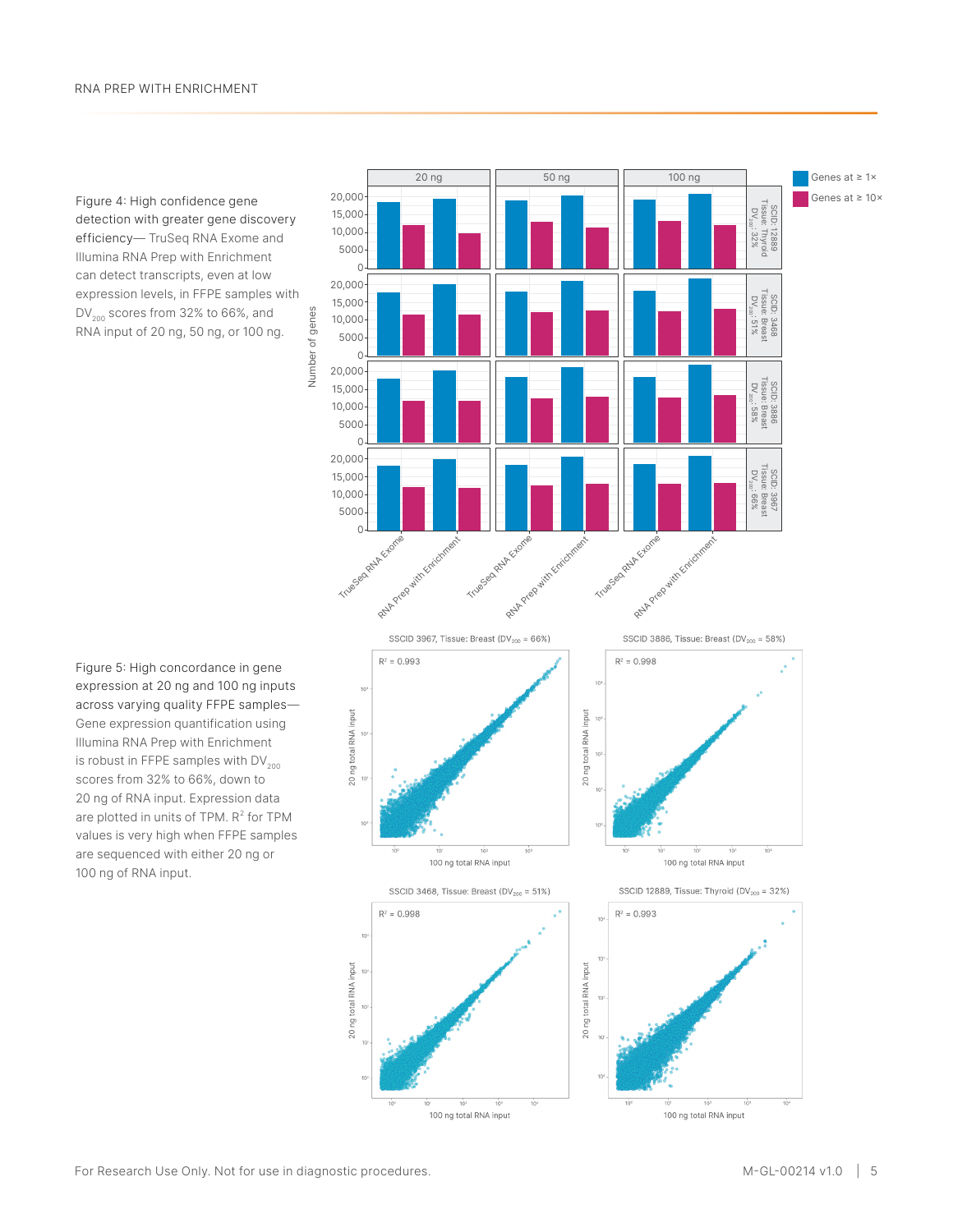Despite the challenges, researchers may be able to get usable data from valuable samples, even those with very low  $DV_{200}$  quality values. We analyzed FFPE skin tissue (DV<sub>200</sub> = 9%) and FFPE thyroid tissue (DV<sub>200</sub> = 27%) and found some sequencing metrics were impacted by decreasing RNA quality. However, improvement in the data was also possible by increasing sample input from 20 ng to 100 ng for measures, including gene expression [\(Figure 6](#page-5-0)), high confidence gene detection [\(Figure 7\)](#page-5-1), and duplicate reads (data not shown).

The impressive performance of the Illumina RNA Prep with Enrichment methods and reagents allows better than expected data from these very low-quality samples. For experimental applications, it would be preferable to obtain samples with higher RNA quality, but it may still be possible to produce valuable information when samples cannot be easily replaced. It is up to the researcher to determine usability in these cases.

### Summary

FFPE samples are valuable sources of genetic information, particularly for cancer studies. However, their quality is highly variable due to both FFPE fixation protocols and varying storage conditions. For RNA-Seq studies, it is important to assess the sample quality and to have a sequencing solution that is validated for work with degraded samples.

Both Illumina RNA Prep with Enrichment and TruSeq RNA Exome offer reliable performance in RNA-Seq applications using FFPE degraded samples with DV<sub>200</sub> scores  $\geq$  36%, and possibly lower as we observed with the SCID 12889 thyroid sample,  $DV_{200} = 32\%$ .

While both solutions work well, Illumina RNA Prep with Enrichment has some advantages over TruSeq RNA Exome, especially with regards to workflow. Illumina RNA Prep with Enrichment uses optimized eBLTL for tagmentation, requires fewer steps, and takes approximately 50% less time than TruSeq RNA Exome ([Figure 1](#page-2-0)). Tagmentation uses eBLTL to fragment and add adapter sequences in a single reaction step, avoiding ligation steps. For enrichment assays, tagmentation-based methods consistently show high library conversion with few primer dimers.<sup>[6](#page-6-5)</sup>



<span id="page-5-0"></span>Figure 6: Sample gene expression at 20 ng and 100 ng inputs for FFPE samples with very low  $DV_{200}$  quality scores—Gene expression using Illumina RNA Prep with Enrichment on samples with DV $_{200}$  scores as low as 9% can provide meaningful results. There is more variability (especially in low-expressed genes) in very low-quality samples compared to DV $_{200}$  ≥ 32%, but R $^2$  values remain high between 20 ng and 100 ng of total RNA input.



<span id="page-5-1"></span>Figure 7: Sample data for high confidence gene detection at 20 ng and 100 ng inputs for FFPE samples with very low  $DV_{200}$  quality scores—When using RNA with very low  $DV_{200}$  quality scores of 9% and 27%, Illumina RNA Prep with Enrichment is able to perform well at gene detection as indicated by genes detected at ≥ 1× and ≥ 10×. Gene detection was improved when increasing from 20 ng to 100 ng of total RNA input. Higher-quality SCID 3697, DV $_{200}$  = 66%, is shown for comparison.